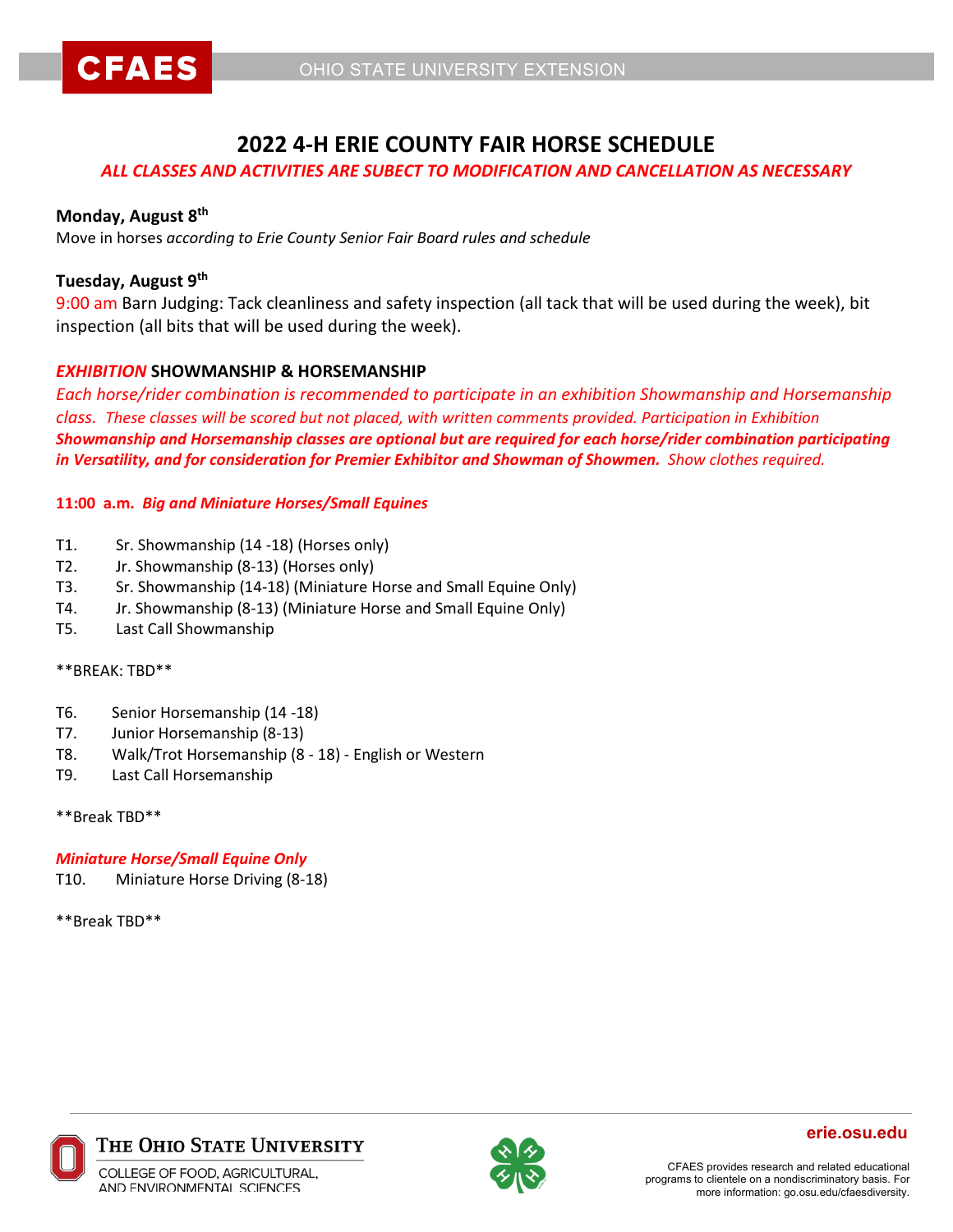# *PLACED CLASSES SCHEDULE TUESDAY, AUGUST to start ½ hour after Jr. Driving*

- *T11. Intro Level W Dressage W/T WDAA Intro Level 2 Test --*Same horse/rider combination may show in Western Dressage and Classical Dressage but only one English or Western Dressage class per Horse/Rider)
- *T12. Basic Level W Dressage W/T/C WDAA Basic Level 2 Test -*Same horse/rider combination may show in Western Dressage and Classical Dressage but only one English or Western Dressage class per Horse/Rider)

# **MINIATURE HORSE/SMALL EQUINE CONTESTING --ONE HORSE ONE EXHIBITOR PER CLASS**

# *To start ½ hour after final dressage test*

- TC1. Sr. Miniature Horse/Small Equine Stakes
- TC2. Jr. Miniature Horse/Small Equine Stakes
- TC3. Sr. Miniature Horse/Small Equine Barrels
- TC4. Jr. Miniature Horse/Small Equine Barrels
- TC5. Sr. Miniature Horse/Small Equine Keyhole
- TC6. Jr. Miniature Horse/Small Equine Keyhole

### Wednesday, August 10<sup>th</sup> - 9:00 a.m.

- WA. Production Halter
- WB. Production Showmanship
- W1. Western Easy Gaited Showmanship (8-18)
- W2. Sr. Western Showmanship (14-18)
- W3. Jr. Western Showmanship (8-13)
- W4. Ranch Showmanship (8-18) May cross enter western showmanship
- W5. Outstanding First Year Member Showmanship English or Western gaited and non-gaited horses **(Entries are NOT eligible for any other showmanship class)**
- W6. Easy Gaited Western Pleasure (3-gaited)

# **(Entries are NOT eligible for any other western pleasure class)**

- W7. First Year Member Walk Trot Canter Western Pleasure gaited and non-gaited horses
- W8. Sr. Western Pleasure (14-18) Not for gaited horses
- W9. Jr. Western Pleasure (8-13) Not for gaited horses
- W10. First Year Member Walk Trot Western Pleasure gaited or non-gaited horses
- W11. Sr. Ranch Pleasure (14-18)
- W12. Jr. Ranch Pleasure (8-13)
- W13. Walk Trot Ranch Pleasure 8-18. **(May not cross enter for any other pleasure class) (Ranch Pleasure entries are NOT eligible for any other Western pleasure class)**
- W14. Gaited Western Pleasure (2-gaited) **(Entries are NOT eligible for any other pleasure class)**
- W15. Western Walk/Trot Pleasure (8-18)
- W16. Gaited Western Horsemanship (3-gaited)
- W17. Sr. Western Horsemanship (14-18) Not for gaited horses
- W18. Jr. Western Horsemanship (8-13) Not for gaited horses
- W19. *Ranch Horsemanship 8-18 Canter. May cross enter Western Horsemanship classes*
- W20. 1st Year Member Walk-Trot-Canter *Western* Horsemanship- gaited and non-gaited horses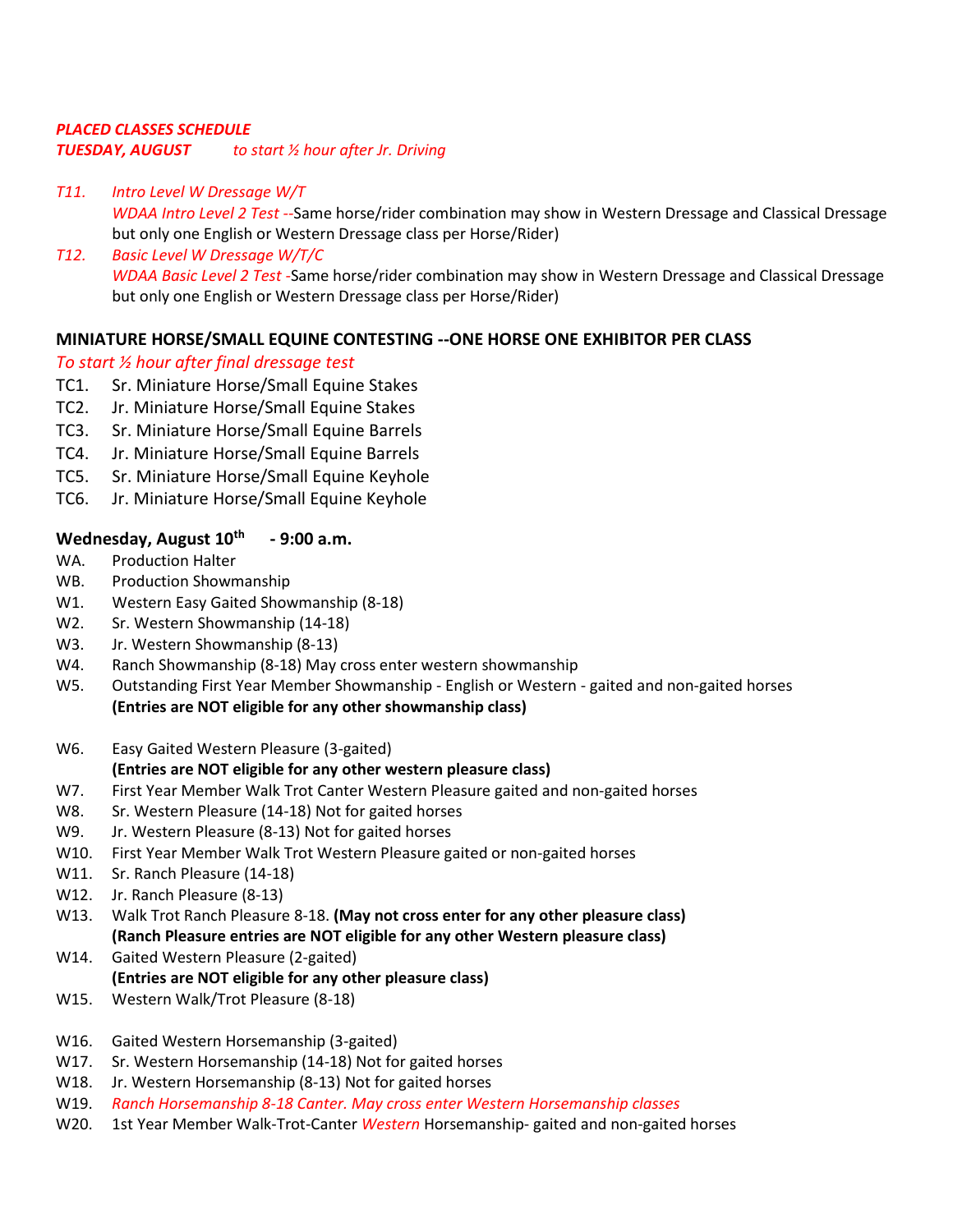

- W21. Western Walk-Trot Horsemanship (8-18)
- W22. 1<sup>st</sup> Year Member Walk-Trot *Western* Horsemanship gaited and non-gaited horses
- W23. Gaited Western Horsemanship (2-gaited) **(Entries are NOT eligible for any other horsemanship class)**
- W24. Sr. Ranch Riding
- W25. Jr. Ranch Riding
- W26. Walk Trot Ranch Riding 8-18 **(Ranch Riding entries are NOT eligible for any other Western pleasure class)**
- W27. Reining Class gaited and non-gaited horses **Pattern B (Entries are NOT eligible for any other reining class)**
- W28. Green Reiner Class gaited and non-gaited horses **Pattern C with modifications as written (Entries are NOT eligible for any other reining class) (previous champion with same horse may not compete again)**

### **Wednesday, August 10th - 7:00 p.m.**

Each of the following classes, except for pony barrels and Walk/Trot/2-Gaited 8-18., will be divided into a Junior Class (8- 13 years), a Senior Class (14-18 years). Same rider horse combination may NOT cross enter. Senior Division will be run first. Long sleeve shirt with a collar must be worn. One horse per rider per class.

- C1. Sr. Pole Bending
- C2. Jr. Pole Bending
- C3. Sr. Stakes Race
- C4. Jr. Stakes Race
- C5. Walk/Trot/2-Gaited 8-18 Stakes Race (horses breaking into a canter will be DQ'ed)
- C6. Sr. Horse Barrels
- C7. Jr. Horse Barrels
- C8. Walk/Trot/2-Gaited 8-18 Barrels (horses breaking into a canter will be DQ'ed)
- C9. Pony Barrels
- C10. Sr. Cones & Barrels
- C11. Jr. Cones & Barrels
- C12. Sr. Stakes
- C13. Jr. Stakes
- C14. Sr. Keyhole
- C15. Jr. Keyhole
- C16. Sr. Speed & Control
- C17. Jr. Speed & Control

# **THURSDAY, AUGUST 11TH 9:00 A.M.**

- TH1. Sr. Liberty (Miniature Horse and Small Equine only) \*\*
- TH2. Jr. Liberty (Miniature Horse and Small Equine only) \*\*
	- \*\*See Miniature Horse/Small Equine Fact Sheet Appendix 2 for Liberty Rules
- TH3. Sr. Longe Line (canter optional) (Miniature Horse/Small Equine and production horses only) \*
- TH4. Jr. Longe Line (canter optional) (Miniature Horse/Small Equine and production horses only)\*
	- \* See Miniature Horse/Small Equine Fact Sheet Appendix 1 for Longe Line Rules



# The Ohio State University

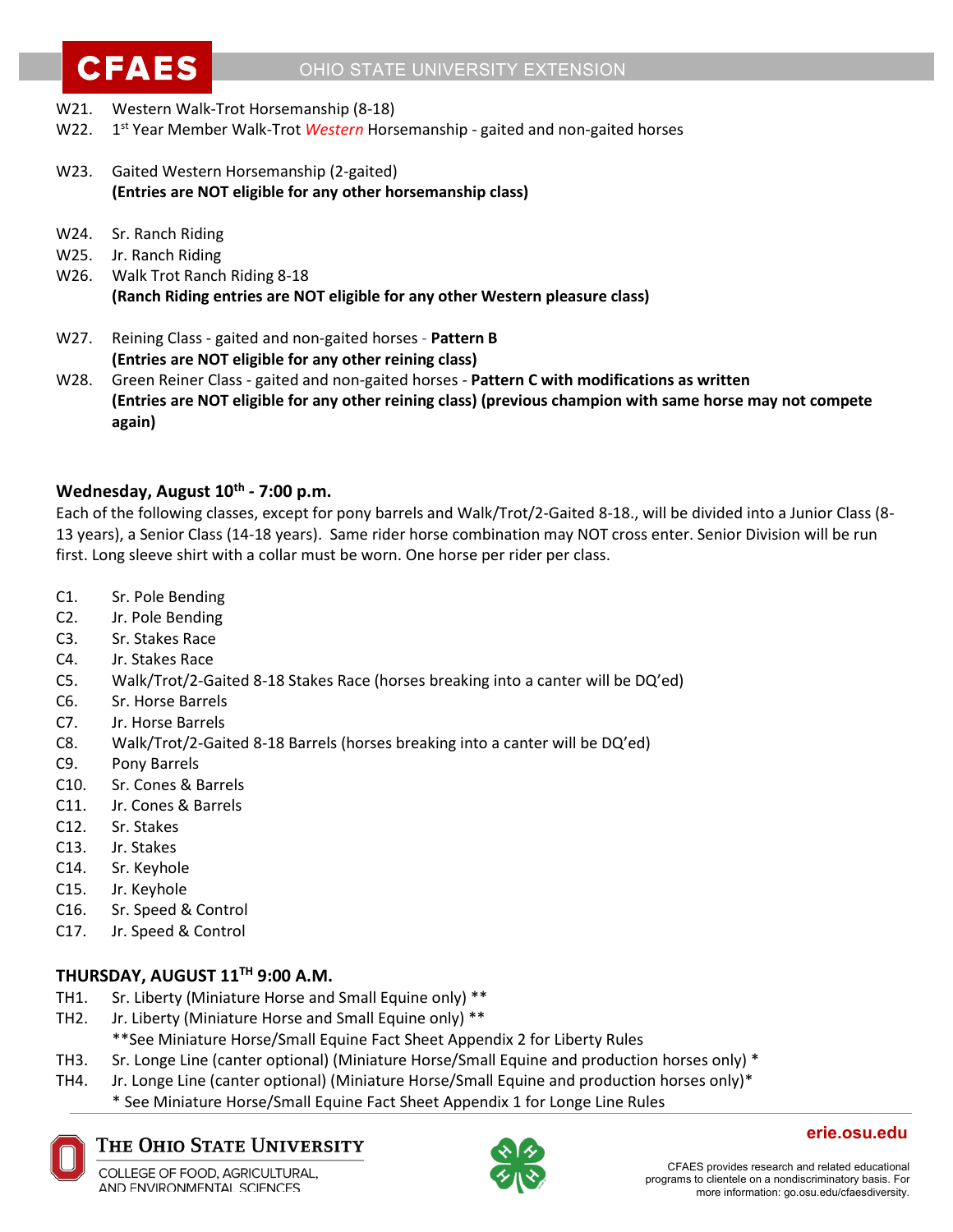#### **Tentative Start 10:30 a.m.**

- TH5. Sr. English Showmanship Hunt-type (14-18)
- TH6. Jr. English Showmanship Hunt-type (8-13)
- TH7. Easy Gaited Showmanship (8-18)
- TH8.  $1^{st}$  Year Member W/T/C Equitation gaited & non **(Entries are NOT eligible for any other equitation class)**
- TH9. W/T Equation 8-18
- TH10.  $1<sup>st</sup>$  Year Member English Walk, Trot Equitation gaited and non-gaited horses **(Entries are NOT eligible for any other Equitation class)**
- TH11. Easy Gaited Equitation **(3 Gaited Only, not for hunt-type horses)**
- TH12. English Equitation Sr. (14-18) **Not for gaited horses**
- TH13. English Equitation Jr. (8-13) **Not for gaited horses**
- TH14. Easy Gaited Equitation (2 gaited only horses that do not canter, not for hunt-type horses)
- TH15. First year Member Walk, Trot, Canter English Pleasure Gaited and non-gaited horses
- TH16. First Year Member Walk- Trot English Pleasure Gaited and non-gaited horses
- TH17. Walk Trot Pleasure (entries not eligible for any other English pleasure class)
- TH18. Easy Gaited Pleasure (2-gaited only) Horse or Pony
- TH19. English Pleasure Sr. (14-18)
- TH20. English Pleasure Jr. (8-13)
- TH21. Easy Gaited Pleasure (3-gaited only) Horse or Pony
- TH23. Classical Dressage Training Level (Walk/Trot/Canter) *Use USDF Training Level Test 2* Same horse/rider combination may show in Western Dressage and Classical Dressage but only one English or Western Dressage class per Horse/Rider)
- TH24. Classical Dressage Introductory Level (Walk/Trot) *Use USDF Introductory Level Test B* Same horse/rider combination may show in Western Dressage and Classical Dressage but only one English or Western Dressage class per Horse/Rider)
- TH25. Hardluck Horsemanship (Open to any member of any age who has not placed in any other Championship Class. Canter optional. If no rider qualifies then the class will be opened for any rider who has not placed first or second in any championship class.)
- TH26. Light Horse Selection

### **Thursday, August 11th 6:00 p.m.**

Erie County Drill Team Exhibition

**Thursday, August 11th 7:00 p.m.** Fun Show hosted by Pony Express, Wranglers & Ropers, & Other Clubs

### **Friday, August 12th 9:00 a.m.**

- F1. Halter Under 34" (Miniature Horse and Small Equine Only)
- F2. Halter 34" to 38" (Miniature Horse and Small Equine Only)
- F3. Halter Over 38" to 45" (Miniature Horse and Small Equine Only)